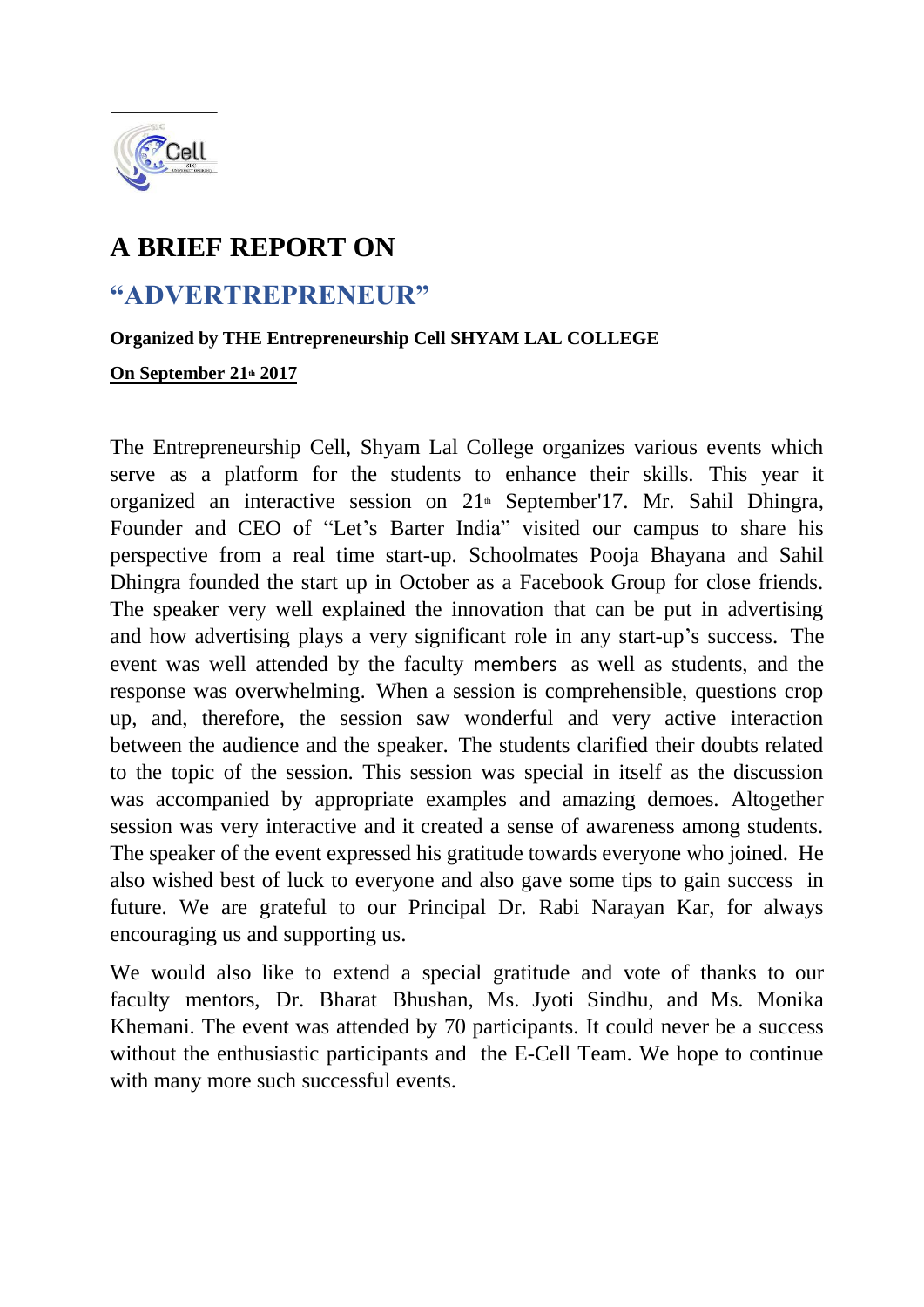



## **SLC**(University Of Delhi) THE ENTREPRENEURSHIP CELL **Presents**

**Adver I** reneur

where creativity meets negotiation...

"Get Ready for a thrilling Ad-Mad Contest and come prepared to sharpen your creativity, convincing and selling skills on a single platform."

**An Interactive Session** by Mr. Sahil Dhingra (Co-Founder, Let's Barter India)

Date:-21stSeptember'17 Time :- 11 a.m Venue :- Seminar Hall

For any Queries Contact :-Vishal Sharma (9811827018) Anunay Aggarwal (8168193240)